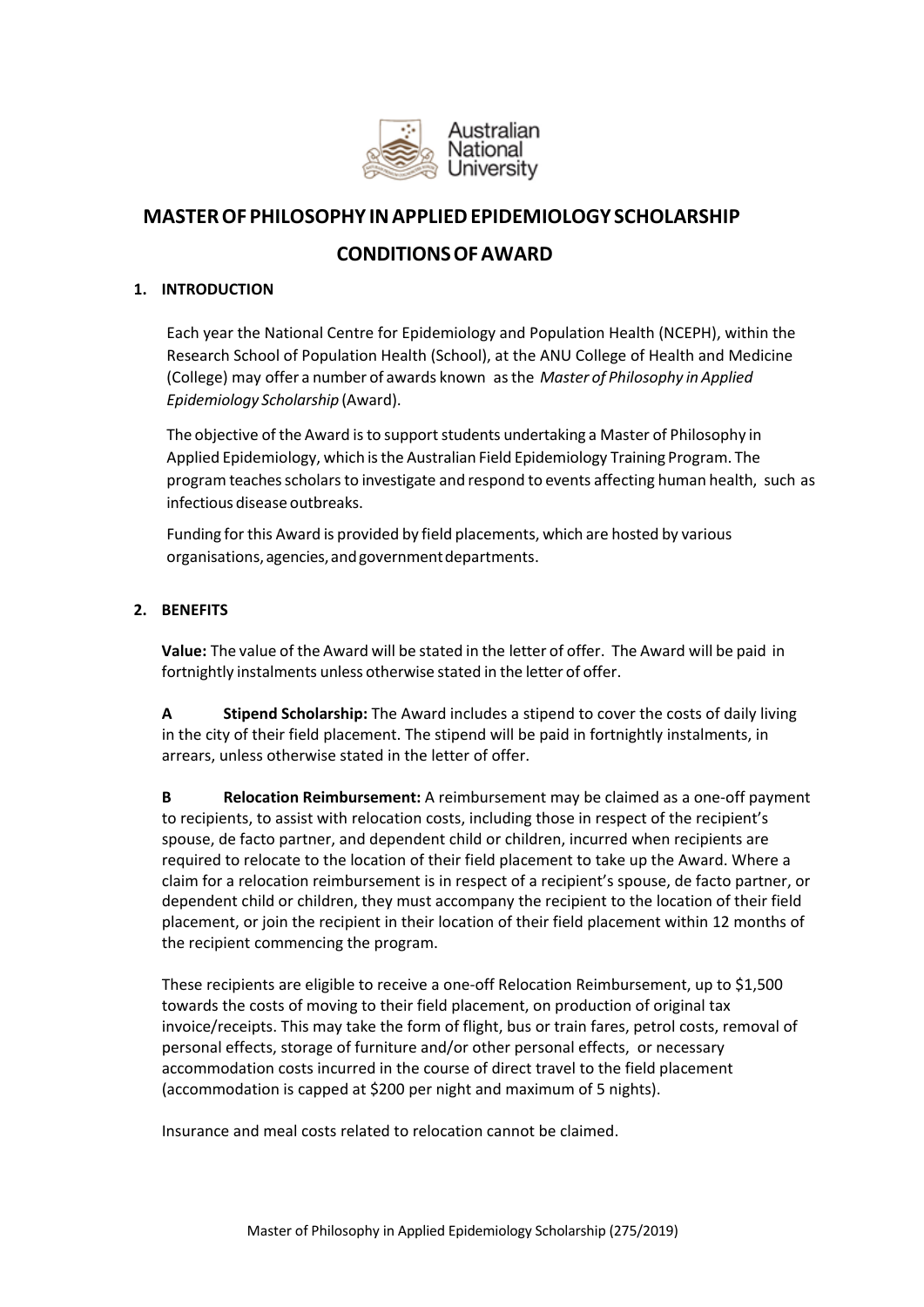Applications for the Relocation Reimbursement should be submitted within 12 months of the recipient commencing the program. No relocation reimbursement is payable after this time or after the Award ceases.

**C Conference Reimbursement**: Reimbursements may be claimed to assist with costs associated with attending national or international conferences, where the recipient is presenting an oral or poster presentation related to their work in the MAE. Recipients will be reimbursed up to \$2,000 on production of original tax invoice/receipts within 12 months of attending the conference or other event. To be eligible for reimbursement the conference attendance must take place before the recipient has attended their final viva. In situations where there is funding remaining after the recipient has met their requirement to present at a conference, funding may be used in other ways to support their studies (e.g. attending a relevant workshop or other training). To be eligible for reimbursement, any other use of the funding must take place before the recipient has attended their final viva, and must be agreed to by the recipient's supervisor in advance.

**D Thesis Reimbursement:** A recipient will be eligible to claim a one-off reimbursement of up to \$420 for services associated with the production of their thesis. The reimbursement must be claimed in accordance with the [thesis allowance requirements.](http://www.anu.edu.au/students/program-administration/assessments-exams/theses-reimbursement)

**E Attending Final Viva:** The Australian National University (University) will provide \$500 towards reimbursement of airfares, accommodation and meals for recipients to attend the final viva forthe Master of Philosophy in Applied Epidemiology. Claimsfor this funding must be submitted within 12 months after attending the final viva and must include original tax invoice/receipts.

**Recipients may apply for reimbursement by submitting a [reimbursement form](https://policies.anu.edu.au/ppl/download/ANUP_001012) with original tax invoice/receipts to [mae.rpsh@anu.edu.au.](mailto:mae.rpsh@anu.edu.au)**

Note**:** The recipient isresponsible for making payment of alltuition and/or administrative fees by the prescribed date asset by the University each session. Recipients of this Award are responsible for the cost of books, study materials, accommodation and all other costs of study.

# 3. **DURATION**

The duration of a full-time Award will be the same asstandard duration of the Masters of Philosophy in Applied Epidemiology (MAE) program in the first instance, less:

- (a) periods ofstudy already undertaken for the Master of Philosophy degree; and
- (b) periods of study undertaken for the Master of Philosophy degree during suspension of the Award;

or such shorter period as is stated in the letter of offer.

**Extension:** No extension is available.

# **4. PROGRAM LEAVE**

Periods of Program leave must be taken in accordance with the Research Awards Rule.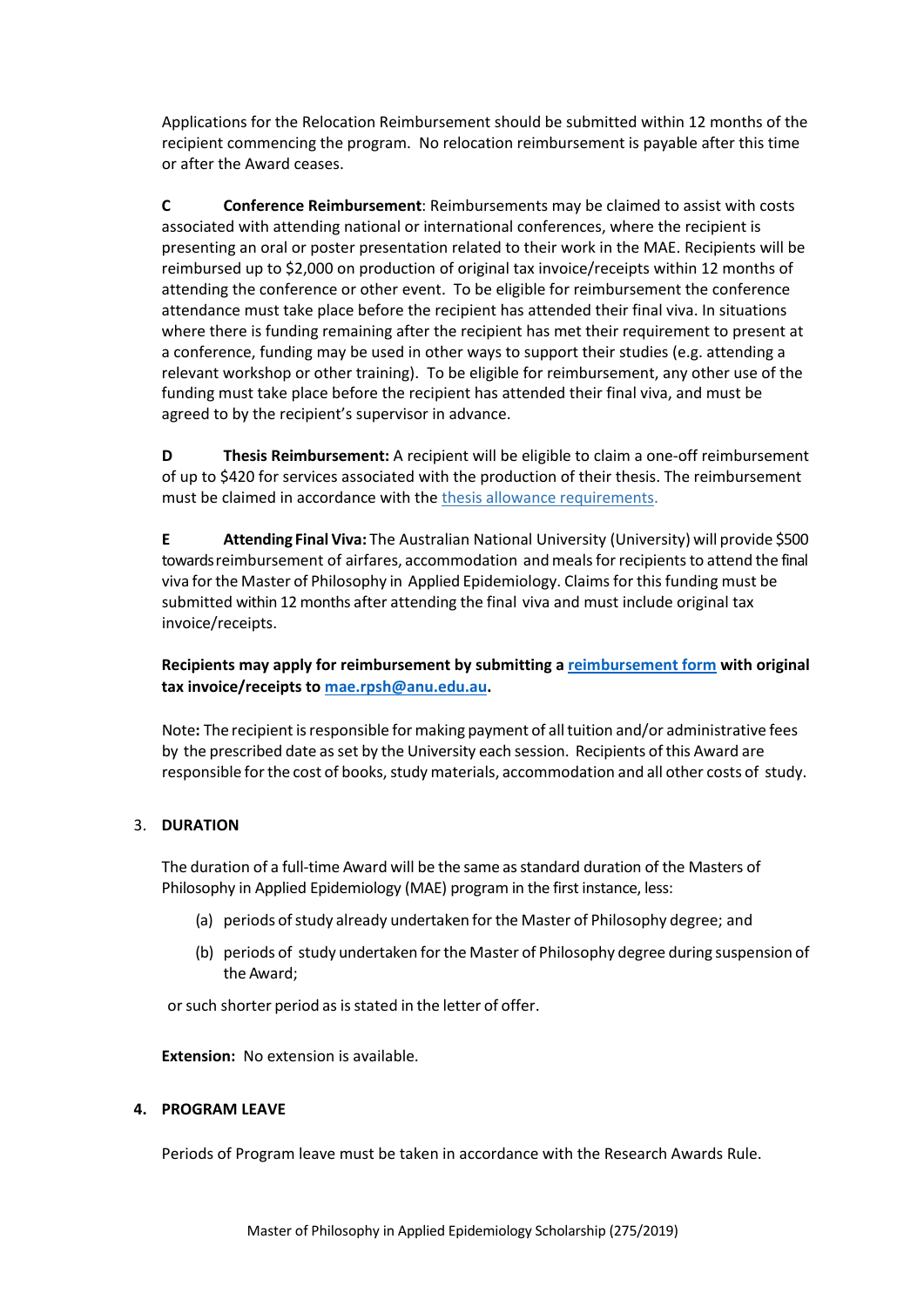a) Unpaid Program Leave

A recipient may apply for unpaid Program leave on personal grounds. If the leave does not exceed a total period of 12 months the recipient may resume the Award at the completion of the leave.

Program leave exceeding a total period of 12 months will only be considered where there are exceptional circumstances beyond the control of the recipient and must be approved by the Delegated Authority in the College.

Unpaid program leave is aggregated and awarded in no less than one-week blocks for a full-time recipient and two-week blocks for a part-time recipient.

A recipient may apply for unpaid program leave by completing the relevant section of the *[Manage my Degree -](https://isis.anu.edu.au/psp/sscsprod/?cmd=login&languageCd=ENG) HDR* form in ISIS.

b) Paid Recreation Leave

A recipient is entitled to a maximum of 20 working days paid recreation leave for each year of the Award. Leave entitlements may be accrued over the life of the Award but are forfeited when the Award ceases.

A recipient may apply for paid recreational leave in writing to their Field Placement and academic supervisors, and once approved must notify the RSPH HDR Administrators [\(study.rsph@anu.edu.au\)](mailto:study.rsph@anu.edu.au).

Paid recreation leave does not extend the duration of the Award and must not be taken during MAE coursework intensives.

#### c) Paid Medical/Carer/Personal Leave

A recipient is entitled to a maximum of 10 working days paid medical/carer/personal leave for each year of the Award. Leave entitlements may be accrued over the life of the Award but are forfeited when the Award ceases.

A recipient may apply for paid medical/carer/personal leave in writing to their Field Placement and academic supervisors in the first instance. Once approved, a recipient must complete the appropriate form as detailed by the RSPH HDR Administrators [\(study.rsph@anu.edu.au\)](mailto:study.rsph@anu.edu.au).

Paid medical leave does not extend the duration of the Award.

d) Parental Leave

Paid parental leave is not available under this Award. See 4 a) Unpaid Program leave for conditions on unpaid parental leave.

- e) Additional Paid Medical Leave Additional paid medical/carer/personal leave is not available under this Award.
- f) Public Holidays Recipients take public holidays in accordance with their field placement.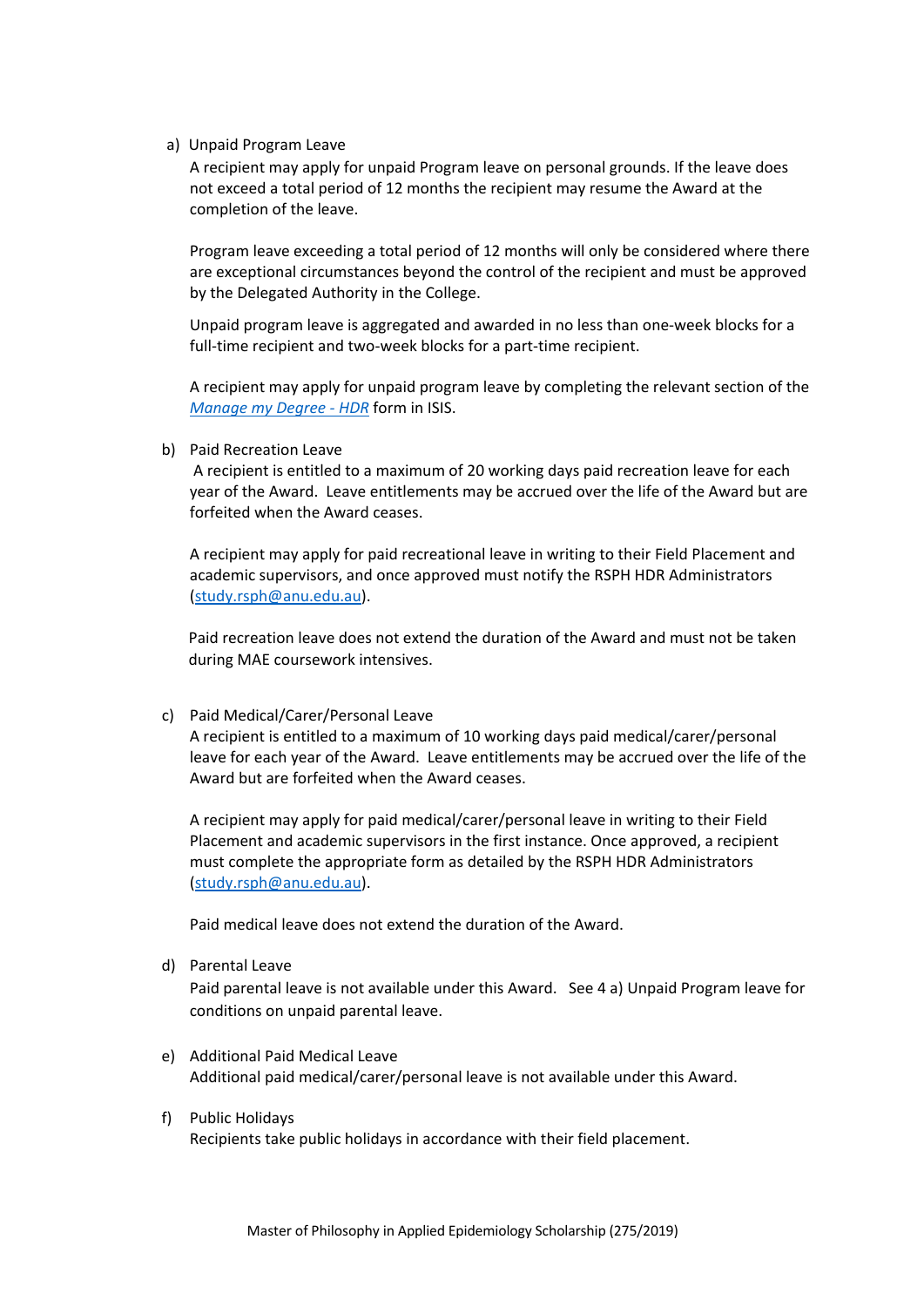# **5. ELIGIBILITY**

The Award will be available each year to prospective candidates who:

- (a) fulfil the criteria for a domestic or international student; and
- (b) have applied for and been offered admission into the Master of Philosophy in Applied Epidemiology at the Australian National University.

## **6. APPLICATION**

No application is required as eligible candidates who have indicated their interest will be automatically considered.

## **7. SELECTION**

Selection will be made on the basis of:

- a) academic merit and potential based on their academic record, referee reports and other evidence; and
- b) availability of a suitable field placement.

The Award will be offered to a candidate by a selection committee chaired by the MAE Program Convenor (or their delegate) and will also include at least two other representatives from the MAE Program and/or nominated field placements.

The selection committee may make no Award if it considers there is no applicant of sufficient merit. The selection committee may also:

- c) vary the number of Awards; and/or
- d) offer the Award at other times

where funds allow.

#### **8. CONCURRENT HOLDING OF AWARDS**

A recipient is permitted to hold other scholarships, awards, grants and bursaries concurrently with this Award, provided the terms of the other scholarship permits this also.

However, a recipient may not receive another allowance, award grant or bursary or salary which exceeds the value of 75 per cent of the stipend to undertake the proposed program.

#### **9. DEFERMENT**

The Award must be taken up no later than the date specified in the letter of offer, unless otherwise approved by the Delegated Authority.

#### **10. ONGOING ELIGIBILITY**

A recipient is required to remain enrolled full-time in a program of study for the degree of Master of Philosophy in Applied Epidemiology at the Australian National University.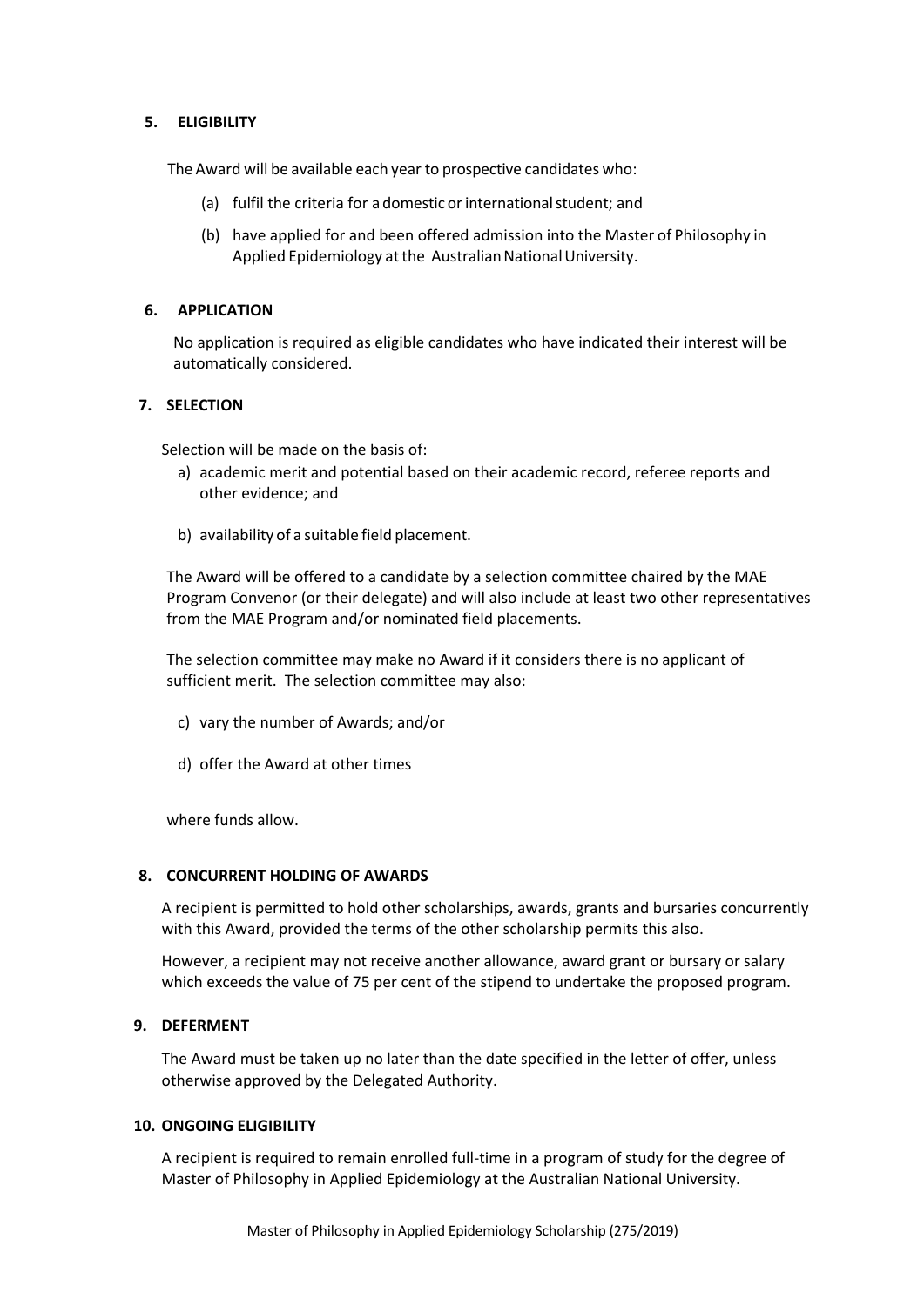In exceptional circumstances, a part-time Award may be offered or approved if a recipient has reasons acceptable to the University that preclude full-time study for part or all of the course of study. In such cases the University must be satisfied that the reasons relate to caring commitments, a medical condition, a disability or other circumstance which limits the recipient's capacity to undertake full-time study. In such cases, the scholarship will be paid on a pro-rata basis.

An Award cannot be transferred to another institution or ANU College or School.

# **11. SUSPENSION OF AWARD**

A recipient may not apply for suspension of their Award.

The University may suspend the Award where a recipient has:

- a) outstanding fees;
- b) an outstanding debt with the University; or
- c) outstanding HDR program milestone/s; or
- d) been found to be in breach of a statute, rule or policy or procedure of the University.

The Award will be suspended when at least five working days have passed since the University advised the recipient in writing that the milestones, debt and/or fees are outstanding, until the milestones have been met or the outstanding fees and/or debt have been paid. Under these circumstances, the recipient will forfeit payment of the Award for the period of time that their Award is suspended.

## **12. CESSATION OF AWARD**

The Award ends:

- a) at the conclusion of the period outlined in section 3; or
- b) after attendance at the final viva; or
- c) when the recipient leaves their Field Placement after submission of their thesis; or
- d) on the date on which the recipient withdraws or ceases to attend the University other than for approved absences; or

may be terminated if a recipient is found to be in breach of a statute, rule, policy or procedure of the University.

### **13. REPAYMENT OF FUNDS**

A recipient who is taking leave from their program, or changing their enrolment intensity from full-time to part-time, must submit the prescribed [Manage My Degree -](http://www.anu.edu.au/students/program-administration/program-management/student-administration-eforms) HDR form in a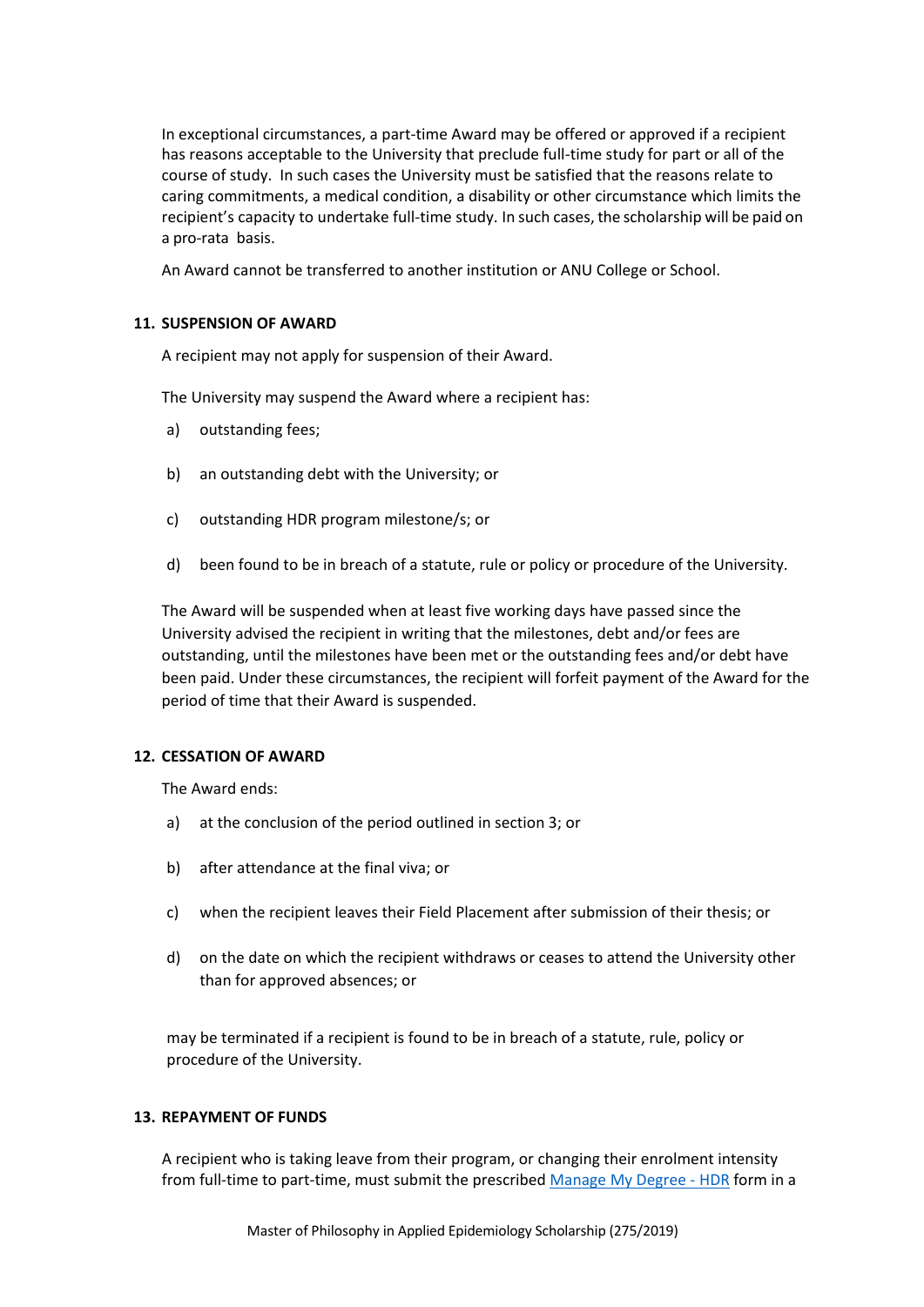timely manner and, where possible in advance, in order to avoid receiving an overpayment of their Award. In circumstances where an overpayment does occur, these will be recovered in accordance with the ANU Procedure - Overpayments.

### **14. PROVIDING FALSE OR MISLEADING INFORMATION**

The offer of the Award is based on the information provided by the applicant to the University. An Award may be withdrawn at any stage if incorrect, false or misleading information is provided or relevant information is withheld. This includes circumstances where the false information is unrelated to the assessment of the Award.

# **15. VARIATION TO CONDITIONS OF AWARD**

In exceptional circumstances paragraphs 8 and/or 9 of these Conditions of Award may be varied by the Dean on the recommendation of the Program Convenor.

# **16. TAXATION AND CENTRELINK**

Recipients are responsible for seeking taxation and Centrelink advice regarding their own individual circumstances. Scholarships, grants or awards may be regarded as taxable income in some circumstances.

For information on how the Award may affect Centrelink benefits, please refer to: <http://www.humanservices.gov.au/customer/enablers/income/>

#### **17. ACCOMMODATION**

It is the recipient's responsibility to obtain and pay for residential accommodation. Information on student accommodation and application forms are available from the University Accommodation Services. Information may be found at: <http://www.anu.edu.au/students/services/accommodation>

### **18. PUBLICITY**

A recipient may be invited to participate in publicity for the Award from time to time, including an interview and photograph.

# **19. CONTACT WITH THE COLLEGE**

All enquiries regarding the Award, or for further information after acceptance should be made to:

*National Centre for Epidemiology and Population Health Research School of Population Health ANU College of Health and Medicine Email: [study.rsph@anu.edu.au](mailto:study.rsph@anu.edu.au)*

### **20. DISCLAIMER**

A recipient of this Award is subject to *The Australian National University Act 1991* and to the Statutes, Rules, policies and procedures of the University as amended from time to time.

Receipt of this Award does not indicate any commitment by the University for conferral of the recipient's doctorate, or of future employment.

#### **21. RELATED POLICIES, PROCEDURES, RULES & RESOURCES**